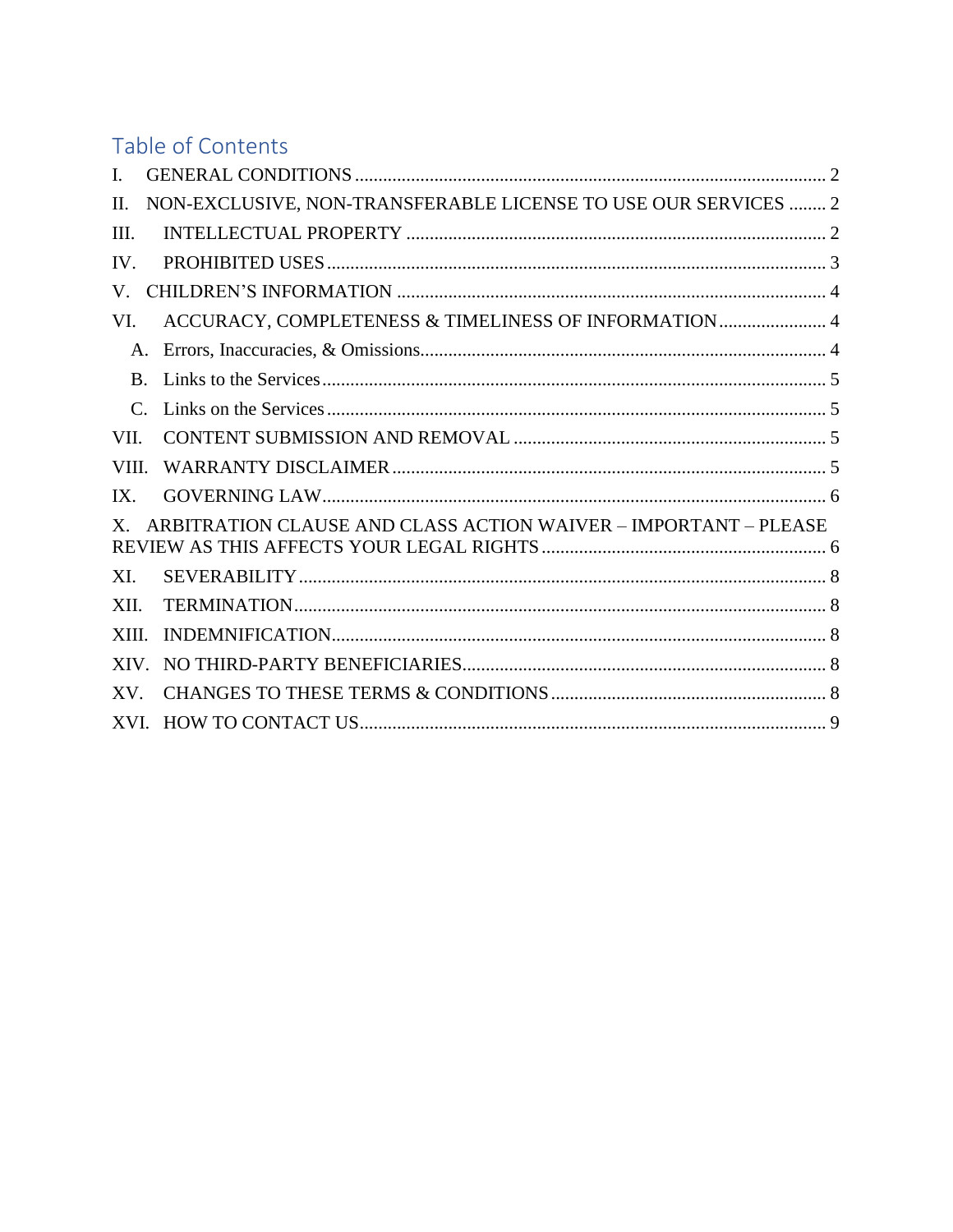## **Doublechecked, LLC**

## **Terms and Conditions of Use**

## **PLEASE READ THESE TERMS & CONDITIONS CAREFULLY.**

Doublechecked, LLC (hereinafter referred to as "Doublechecked," "us," "we," "our," or "Company") has created the following Terms & Conditions of Use ("Terms & Conditions") for when you visit our website at [www.doublecheckedapp.com](http://www.doublecheckedapp.com/) and related mobile applications (hereinafter the "Services").

These Terms & Conditions are written in the English language. We do not guarantee the accuracy of any translated versions of these Terms & Conditions. To the extent any translated versions of these Terms & Conditions conflict with the English language version, the English language version of these Terms & Conditions shall control.

## <span id="page-1-0"></span>**I. GENERAL CONDITIONS**

Please carefully read these Terms & Conditions before using our Services. By using our Services, you agree to be bound by the Terms & Conditions, **including the Binding Arbitration Clause and Class Action Waiver described in Section X,** and the Privacy Policy. If you do not agree to the Terms & Conditions, then you must not use our Services. If you violate the Terms & Conditions, we reserve the right to deny you access to our Services, together with any and all other legal remedies.

The headings used herein are included for convenience only and will not limit or otherwise affect these Terms & Conditions.

## <span id="page-1-1"></span>**II. NON-EXCLUSIVE, NON-TRANSFERABLE LICENSE TO USE OUR SERVICES**

We grant you a limited, revocable, non-exclusive, non-transferable license to use our Services for your personal and educational purposes as long as they do not violate any aspect of these Terms & Conditions or applicable law, including our intellectual property and other proprietary rights in and to the Services or the intellectual property rights of another party. We reserve the right to terminate or limit your access to our Services and the licenses granted herein for any reason (or no reason) and in our sole discretion.

We reserve the right to, at any time, temporarily or permanently, modify or discontinue any features associated with the Services with or without notice and for any reason, including performing maintenance, repairs or upgrades. We will endeavor to provide notice before any scheduled upgrades. We (and our licensors, if any) remain the sole owner of all rights, title, and interest in the Services. We will not be liable if for any reason all or any part of the Services are unavailable at any time or for any period.

# <span id="page-1-2"></span>**III. INTELLECTUAL PROPERTY**

All content, features, and functionality available through our Services, including but not limited to design, hyperlinks, text, videos, calendars, software, images, technical drawings, blog posts,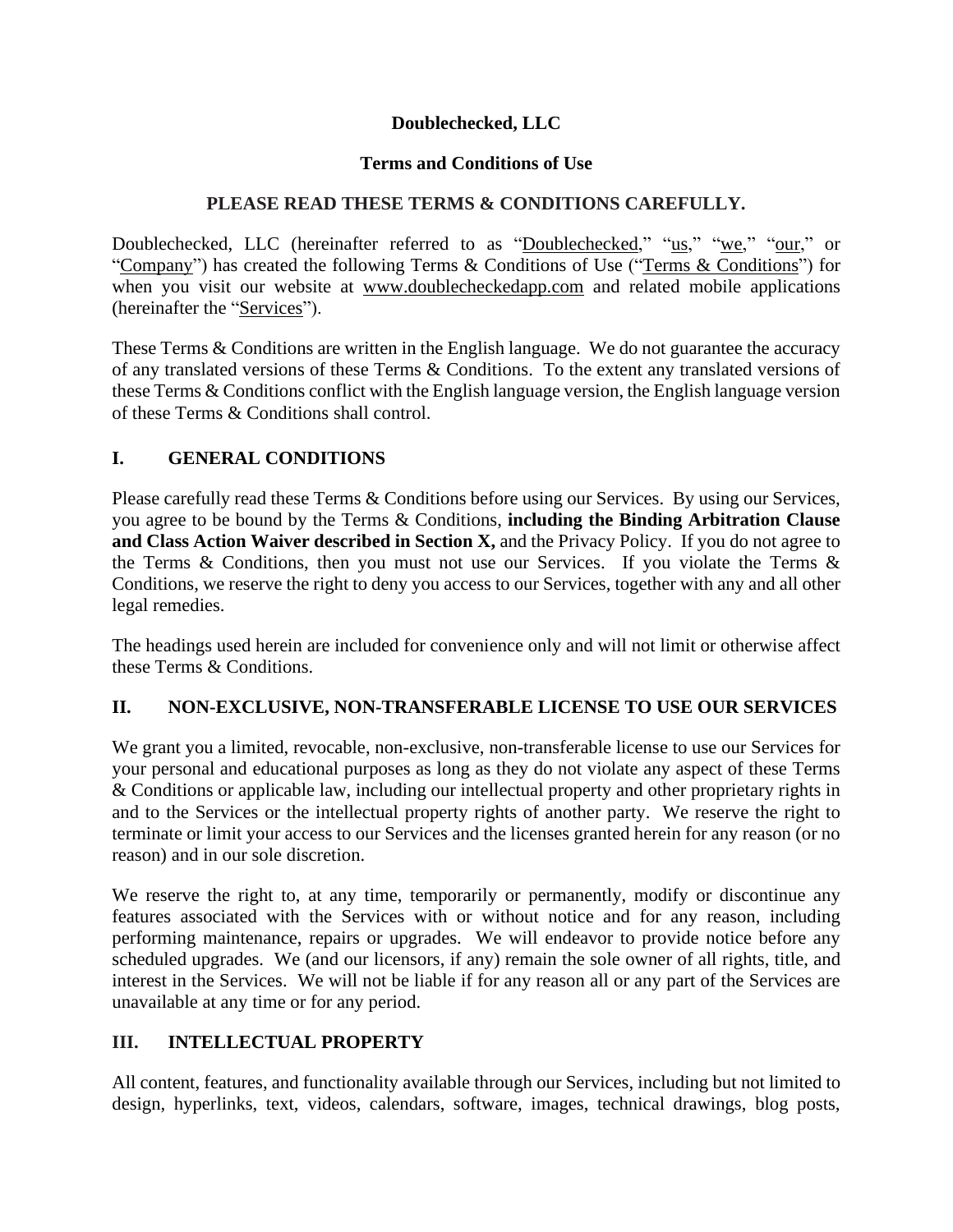podcasts, audio, images, art, code, configurations, graphics, other files, and their selection and arrangement ("Materials") are either the proprietary property of us or our licensors and are protected by United States and international intellectual property and proprietary rights laws. We reserve any and all rights to the Materials. The Materials may not be modified, copied, distributed, framed, reproduced, republished, downloaded, displayed, posted, transmitted, or sold in any form or by any meansin whole or in part without our prior written permission, except you may download and print Materials for non-commercial uses that are not competitive with or derogatory to us, provided that you keep all copyright or other proprietary notices intact, do not alter such Materials, and do not further reproduce, publish or distribute such Materials. Please note that this limited consent may be revoked at any time by us and does not include consent to republish Materials on the Internet, or any Intranet or Extranet site, or to incorporate the Materials in any data base or other compilation. Any other use of the Materials is strictly prohibited. You further agree that you will not systematically extract, collect or harvest through electronic means or otherwise, any data or data fields from our Services, including, but not limited to, Information (as defined in our [Privacy](https://www.doublecheckedapp.com/privacy-policy) Policy).

All registered and unregistered trademarks visible or accessible through our Services are trademarks of the Company, or licensors and may not be copied, imitated, or used in whole or in part without the prior written permission of the Company, or its owners. All page headers, customer graphics, button icons, and scripts are service marks, trademarks, and/or trade dress of ours and may not be copied, imitated or used in whole or in part without prior written permission of us.

#### <span id="page-2-0"></span>**IV. PROHIBITED USES**

In addition to other prohibitions as set forth in the Terms & Conditions, you are prohibited from using the Services or its related content: (a) for any unlawful or fraudulent purpose; (b) to solicit others to perform or participate in any unlawful or prohibited acts; (c) to violate any international, federal, provincial or state regulations, rules, laws, or local ordinances; (d) to infringe upon or violate our intellectual property rights or the intellectual property rights of others or delete the copyright or other proprietary rights notice from any content; (e) to harass, abuse, insult, harm, defame, slander, annoy, disparage, intimidate, or discriminate based upon gender, sexual orientation, religion, ethnicity, race, age, national origin, or disability; (f) to submit false or misleading information or otherwise attempt to mislead or impersonate another; (g) to upload or transmit viruses or any other type of malicious code that will or may be used in any way that will affect the functionality or operation of the Services; (h) to collect or track the personal information of others; (i) to send advertising or promotion materials, spam, phish, pharm, pretext, spider, crawl, scrape or facilitate the use of any malware or ransomware; (j) for any damaging, obscene or immoral purpose; (k) to interfere with or circumvent the security features of the Services, including those to prevent copying of content or that limit use; (l) to transmit, or procure the sending of, any advertising or promotional material, including any "junk mail," "chain letter," "spam" or any other similar solicitation; (m) to systematically retrieve data or other content from the Services to create or compile, directly or indirectly, a collection, compilation, database, or directory without written permission from us; (n) to make any unauthorized use of the Services, including collecting usernames and/or email addresses of users by electronic or other means for the purpose of sending unsolicited email, or creating user accounts by automated means or under false pretenses; (o) to use a buying agent or purchasing agent to make purchases on the Services; (p) to use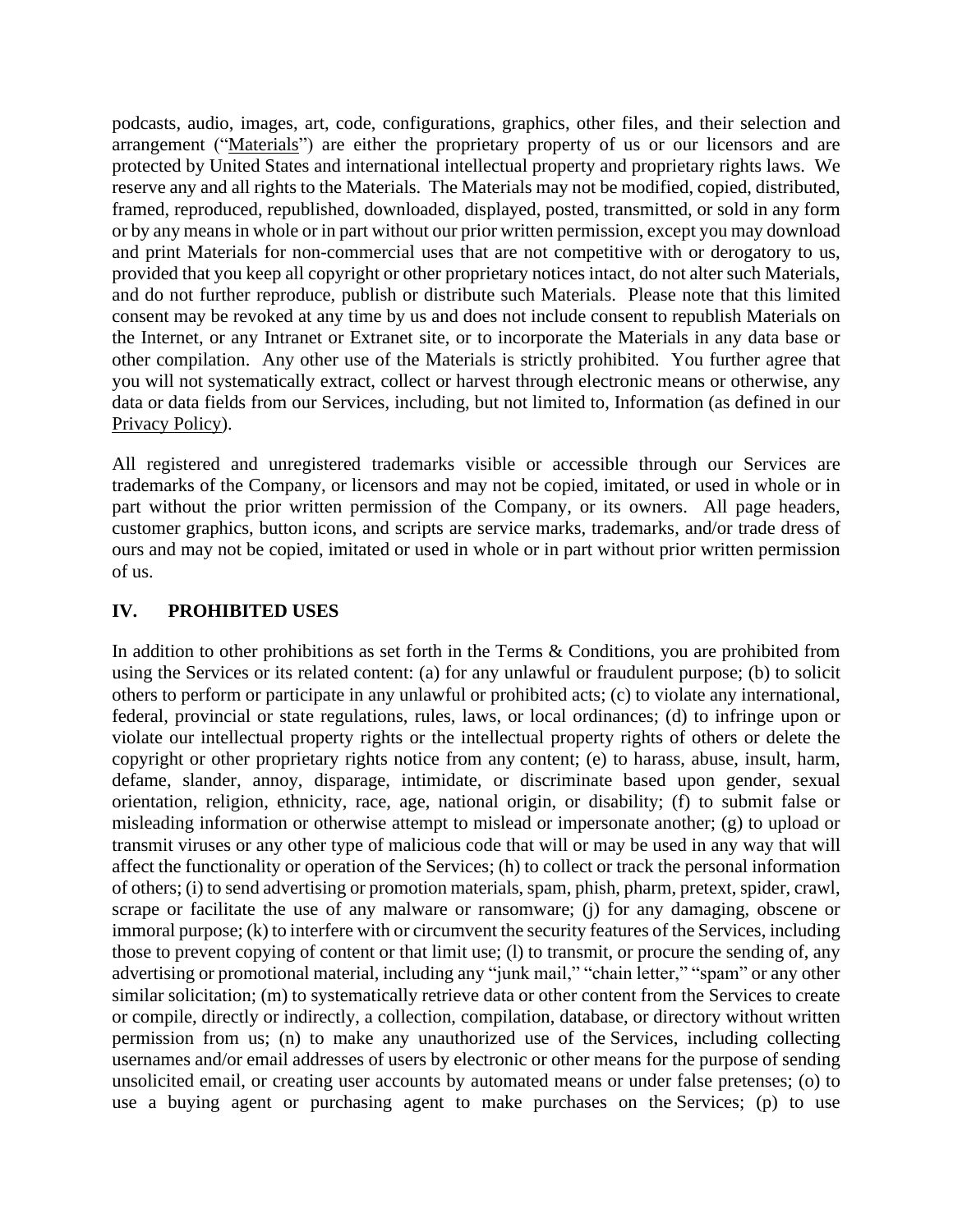the Services to advertise or offer to sell goods and services; (q) to engage in unauthorized framing of or linking to the Services; (r) to engage in any automated use of the system, such as using scripts to send comments or messages, or using any data mining, robots, or similar data gathering and extraction tools; (s) to interfere with, disrupt, or create an undue burden on the website or the networks or services connected to the Services; (t) to sell or otherwise transfer your profile; (u) to use the Services as part of any effort to compete with us or otherwise use the Services and/or the content for any revenue-generating endeavor or commercial enterprise; (v) to decipher, decompile, disassemble, or reverse engineer any of the software comprising or in any way making up a part of the website; (w) to copy or adapt the Services' software, including but not limited to Flash, PHP, HTML, JavaScript, or other code; (x) to upload or transmit (or attempt to upload or to transmit) viruses, Trojan horses, malicious code, or other material, that interferes with any party's uninterrupted use and enjoyment of the Services or modifies, impairs, disrupts, alters, or interferes with the use, features, functions, operation, or maintenance of the Services; (y) to upload or transmit (or attempt to upload or to transmit) any material that acts as a passive or active information collection or transmission mechanism, including without limitation, clear graphics interchange formats ("gifs"),  $1\times1$  pixels, web bugs, cookies, or other similar devices (sometimes referred to as "spyware" or "passive collection mechanisms" or "pcms"); (z) except as may be the result of standard search engine or Internet browser usage, use, launch, develop, or distribute any automated system, including without limitation, any spider, robot, cheat utility, scraper, or offline reader that accesses the Services, or using or launching any unauthorized script or other software; or (aa) in any way that may be deemed a breach or violation of any of our Terms & Conditions or Website Privacy Policy. We reserve the right to terminate your use of the Services or any related website for violating any of the prohibited uses.

## <span id="page-3-0"></span>**V. CHILDREN'S INFORMATION**

We do not target our Services to minors, who are under thirteen (13) years of age (or a higher age threshold where applicable). You agree that you are not under thirteen (13) years of age. We do not intend to collect or process any information from anyone under the age of thirteen (13). If we become aware that a user is under thirteen (13) (or a higher age threshold where applicable) and has provided us with information, we will take steps to comply with any applicable legal requirement to remove such information. [Contact](https://www.doublecheckedapp.com/contact) us if you believe that we have mistakenly or unintentionally collected information from a person under the age of thirteen (13).

## <span id="page-3-2"></span><span id="page-3-1"></span>**VI. ACCURACY, COMPLETENESS & TIMELINESS OF INFORMATION**

#### **A. Errors, Inaccuracies, & Omissions**

Our Services may contain typographical errors, inaccuracies, or omissions. We do not warrant the accuracy, completeness or usefulness of any information provided in connection with the Services. We disclaim all liability and responsibility placed on such information by you, or by anyone who may be informed of any of its contents.

We reserve the right to correct any errors, inaccuracies or omissions, and to change or update information or cancel orders or programs if any information about the Services is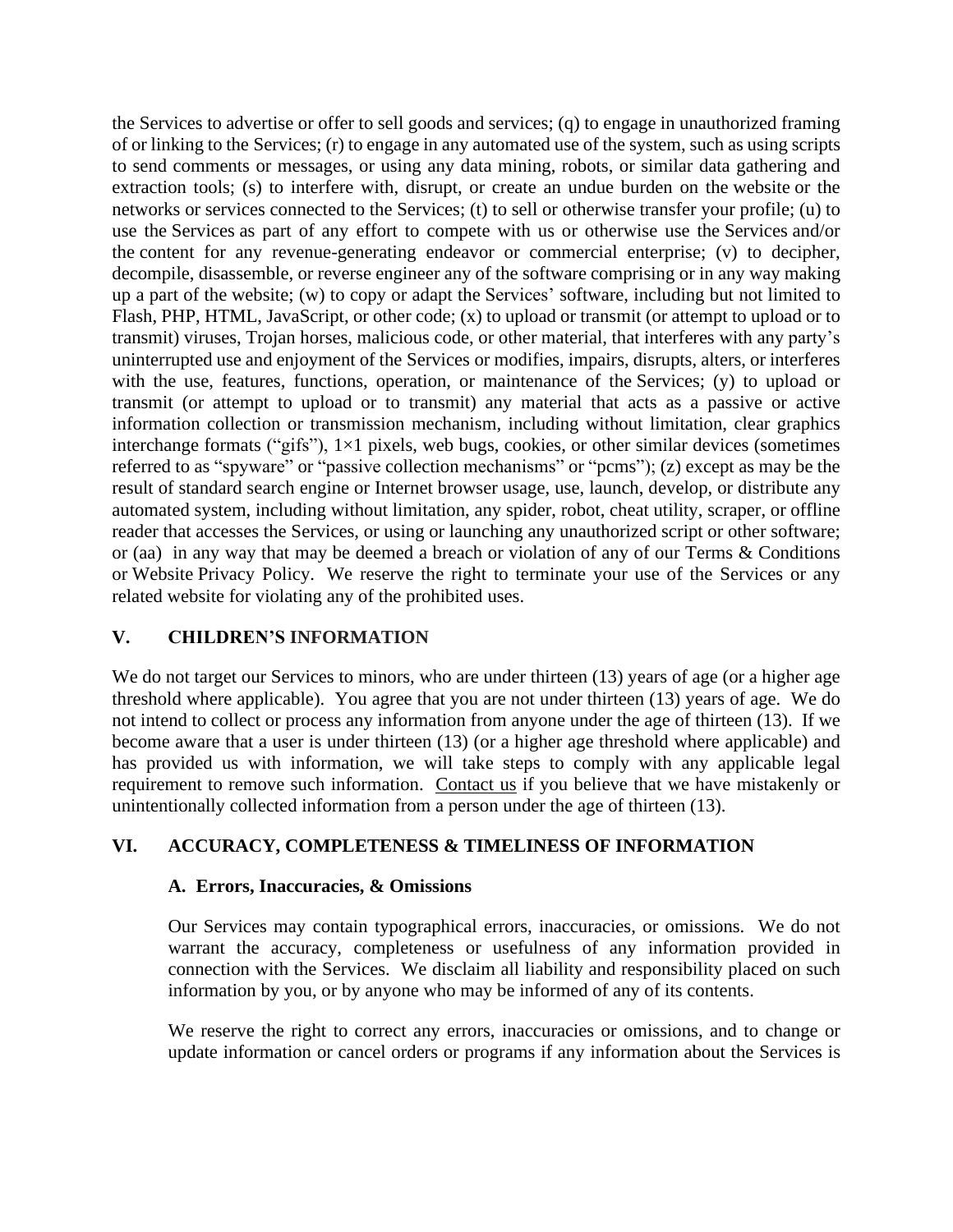inaccurate at any time without prior notice (including after you have submitted your order, request, submission, payment, form, etc.).

We do not take on any obligation to update, amend, or clarify information in the Services or on any related website, except as required by applicable law.

No specified update or refresh data applied in the Services or on any related website should be taken to indicate that all information in the Services or on any related website has been modified or updated.

#### <span id="page-4-0"></span>**B. Links to the Services**

You may not create a link to any page of our Services without our prior written consent. If you do create a link to a page of our Services, you do so at your own risk and the exclusions and limitations set out above will apply to your use of our Services by linking to it.

#### <span id="page-4-1"></span>**C. Links on the Services**

Our Services might include links to other websites or mobile applications. We are not responsible for examining or evaluating the content or accuracy of any other website and do not warrant and will not have any liability or responsibility for any other party's materials or websites or for any other materials, products, or services of other websites. We are not liable for any harm or damages related to the purchase or use of goods, services, resources, content, or any other transactions made in connection with any other party's websites or other platforms. Please review carefully other party's website's policies and practices and make sure you understand them before you engage in any transaction. Claims, complaints, questions, or concerns regarding other parties should be directed to that party.

## <span id="page-4-2"></span>**VII. CONTENT SUBMISSION AND REMOVAL**

To the extent our Services allow you to submit Information, we will use your Information consistent with the terms of our Privacy Policy and these Terms & Conditions. We reserve the right to remove, screen, edit, or reinstate your Information from time to time at our sole discretion for any reason or no reason, and without notice to you. You shall be solely responsible for your Information and the consequences of submitting Information on our Services.

#### <span id="page-4-3"></span>**VIII. WARRANTY DISCLAIMER**

OUR SERVICES, AND THE INFORMATION ON OR AVAILABLE THROUGH OUR SERVICES, IS PROVIDED ON AN "AS IS" BASIS WITHOUT ANY REPRESENTATION, WARRANTIES, OR CONDITIONS OF ANY KIND, EITHER EXPRESS OR IMPLIED, INCLUDING ALL IMPLIED WARRANTIES OR CONDITION OF MERCHANTABILITY, MERCHANTABLE QUALITY, FITNESS FOR A PARTICULAR PURPOSE, DURABILITY, TITLE, AND NON-INFRINGEMENT. WE DO NOT GUARANTEE, REPRESENT OR WARRANT THAT YOUR USE OF OUR SERVICES, WILL BE UNINTERRUPTED, TIMELY, SECURE, OR ERROR-FREE. WE DO NOT WARRANT THAT THE RESULTS THAT MAY BE OBTAINED FROM THE USE OF THE SERVICES WILL BE ACCURATE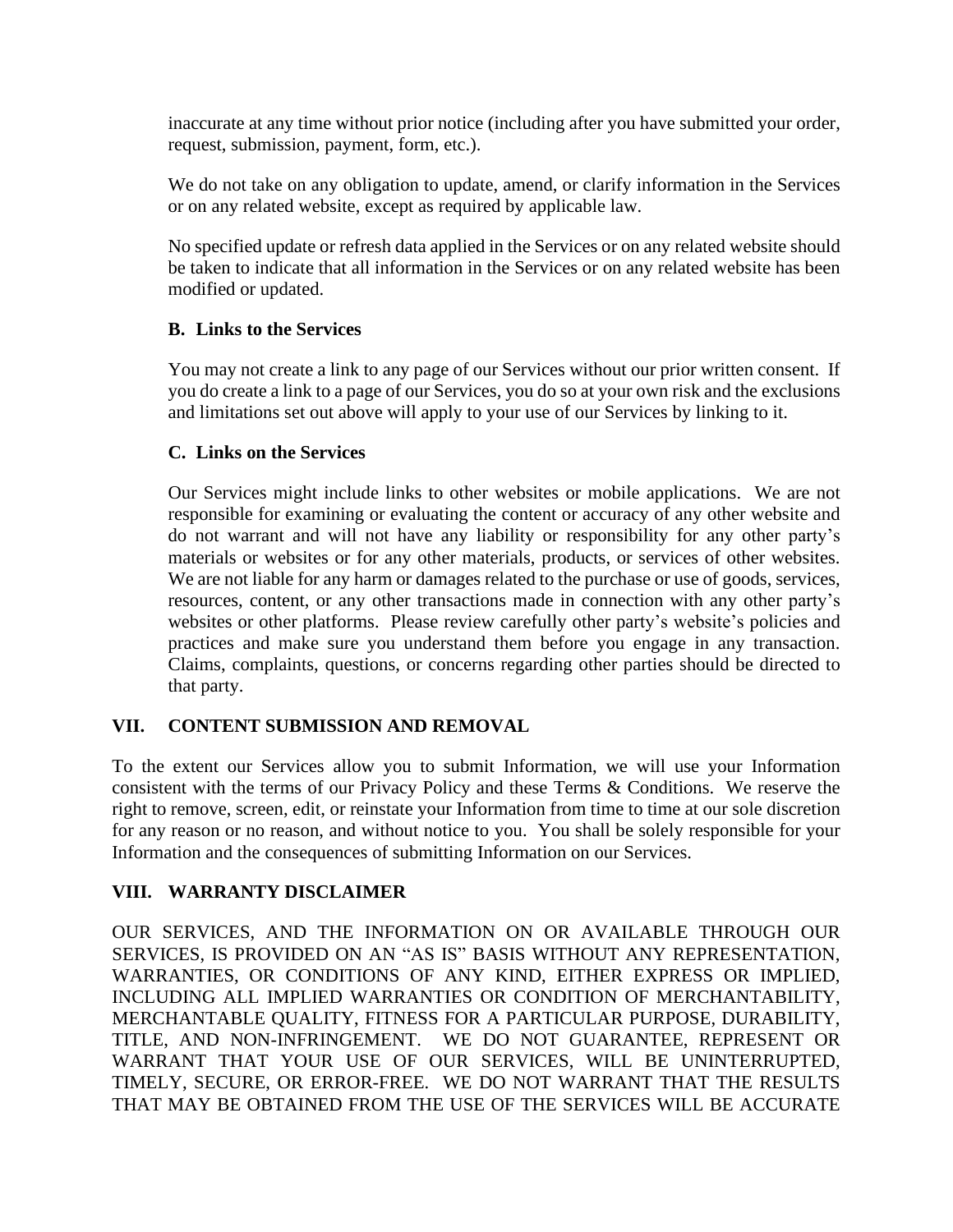OR RELIABLE. YOU AGREE THAT FROM TIME TO TIME WE MAY REMOVE THE SERVICES FOR INDEFINITE PERIODS OF TIME OR CANCEL THEM AT ANY TIME WITHOUT NOTICE TO YOU. TO THE FULLEST EXTENT PERMITTED BY LAW, WE EXCLUDE ALL REPRESENTATIONS AND WARRANTIES RELATING TO OUR SERVICES, OR RELATED CONTENT, INCLUDING IN RELATION TO ANY INACCURACIES OR OMISSIONS IN OUR SERVICES.

IN NO CASE SHALL WE, OUR EMPLOYEES, AFFILIATES, AGENTS, CONTRACTORS, INTERNS, SUPPLIERS, SERVICE PROVIDERS OR LICENSORS BE LIABLE FOR ANY INJURY, LOSS CLAIM, OR ANY DIRECT, INDIRECT, INCIDENTAL, PUNITIVE, SPECIAL, OR CONSEQUENTIAL DAMAGES OF ANY KIND, INCLUDING WITHOUT LIMITATION LOST PROFITS, LOST REVENUE, LOST SAVINGS, LOSS OF DATA, DAMAGE CAUSED TO YOUR COMPUTER, COMPUTER SOFTWARE, SYSTEMS AND PROGRAMS AND THE DATA THEREON, REPLACEMENT COSTS, OR ANY SIMILAR DAMAGES, WHETHER BASED IN CONTRACT, TORT, STRICT LIABILITY OR OTHERWISE ARISING FROM YOUR USE OF THE SERVICES OR IN ANY WAY RELATED TO THE SERVICES, INCLUDING BUT NOT LIMITED TO ANY ERRORS OR OMISSIONS IN ANY USE OF THE SERVICES OR ANY CONTENT OR PRODUCT POSTED, TRANSMITTED, OR OTHERWISE MADE AVAILABLE. IN ANY EVENT, THE AGGREGATE LIABILITY OF US AND OUR AFFILIATES AND OUR SERVICE PROVIDERS UNDER THESE TERMS & CONDITIONS SHALL NOT EXCEED FIVE HUNDRED DOLLARS (\$500.00).

THE FOREGOING DOES NOT AFFECT ANY WARRANTIES THAT CANNOT BE EXCLUDED OR LIMITED UNDER APPLICABLE LAW.

# <span id="page-5-0"></span>**IX. GOVERNING LAW**

The Terms & Conditions and any separate agreements whereby we provide you Services shall be governed and construed in accordance with the laws of the State of Florida without reference to any conflict of law rules.

You agree that you will not use the Services in any country or in any manner prohibited by any applicable laws, restrictions or regulations.

#### <span id="page-5-1"></span>**X. ARBITRATION CLAUSE AND CLASS ACTION WAIVER – IMPORTANT – PLEASE REVIEW AS THIS AFFECTS YOUR LEGAL RIGHTS**

**A. Arbitration Notice:** You and the Company agree that if there is any dispute or claim arising from or related to our Services, these Terms & Conditions, and/or the Privacy Policy, it will be resolved by confidential binding arbitration in Jacksonville, Florida, rather than in court, after first giving Notice of the Dispute ("Notice") to the other party and the opportunity to discuss resolution within thirty (30) days of such Notice. The Notice to the Company should be sent to: 2771-29 Monument Road, #131, Jacksonville, FL 32225. This Notice must include a description of the nature and basis of the claims the party is asserting, and the relief sought.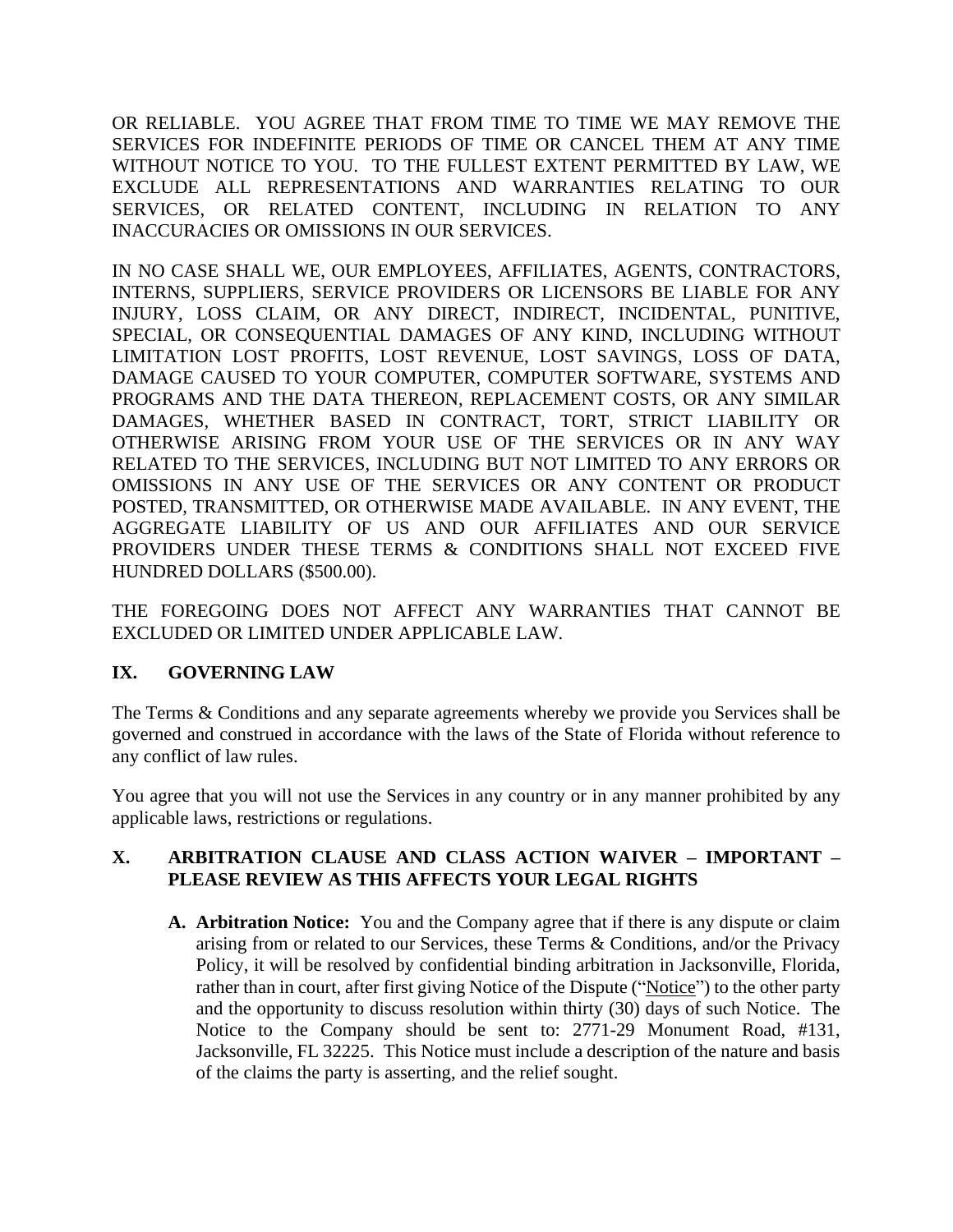If you and the Company are unable to resolve the claims described in the Notice within thirty (30) days after the Notice is sent, you or the Company may initiate arbitration proceedings. **There is no judge or jury in arbitration, and court review of an arbitration award is limited. However, an arbitrator can award on an individual basis the same damages and relief as a court (including injunctive and declaratory relief or statutory damages) and must follow the provisions of these Terms & Conditions as a court would. YOU ACKNOWLEDGE THAT YOU ARE VOLUNTARILY AND KNOWINGLY FORFEITING YOUR RIGHT TO A TRIAL BY JURY AND TO OTHERWISE PROCEED IN A LAWSUIT IN STATE OR FEDERAL COURT.**

The Federal Arbitration Act and federal arbitration law apply and the American Arbitration Association (AAA) will administer the arbitration under its Commercial Arbitration Rules and the Supplementary Procedures for Consumer Related Disputes. Payment of all filing, administration and arbitrator fees will be governed by the AAA's rules.

If the value of the relief sought is \$10,000 or less, you or us may elect to have the arbitration conducted by telephone or based solely on written submissions, which election shall be binding on you and us subject to the arbitrator's discretion to require an in-person hearing, if the circumstances warrant. Attendance at an in-person hearing may be made by telephone by you and us, unless the arbitrator requires otherwise.

The arbitrator will decide the substance of all claims in accordance with the laws of the State of Florida, including recognized principles of equity, and will honor all claims of privilege recognized by applicable law. The arbitrator's award shall be confidential, final and binding, and judgment on the award rendered by the arbitrator may be entered in any court having jurisdiction thereof.

Notwithstanding any provision in these Terms & Conditions to the contrary, you and us agree that if we make any change to this Section (other than a change to any notice address or website link provided herein) in the future, that change shall not apply to any claim that was filed in a proceeding against us prior to the effective date of the change. Moreover, if we seek to terminate this Section, any such termination shall not be effective until thirty (30) days after the version of the Terms & Conditions containing this Section is posted to the Services, and shall not be effective as to any claim that was filed in a proceeding against us prior to the effective date of termination.

**CLASS ACTION WAIVER: YOU AND THE COMPANY AGREE THAT DISPUTES BETWEEN YOU AND US WILL BE RESOLVED BY BINDING, INDIVIDUAL ARBITRATION AND YOU WAIVE YOUR RIGHT TO PARTICIPATE IN A CLASS ACTION LAWSUIT OR CLASS-WIDE ARBITRATION.** If for any reason a claim proceeds in court rather than in arbitration, **we each waive any right to a jury trial**. We also both agree that you or we may bring suit in court to enjoin infringement or other misuse of intellectual property rights.

#### **B. Claims and Disputes Must be Filed Within One Year**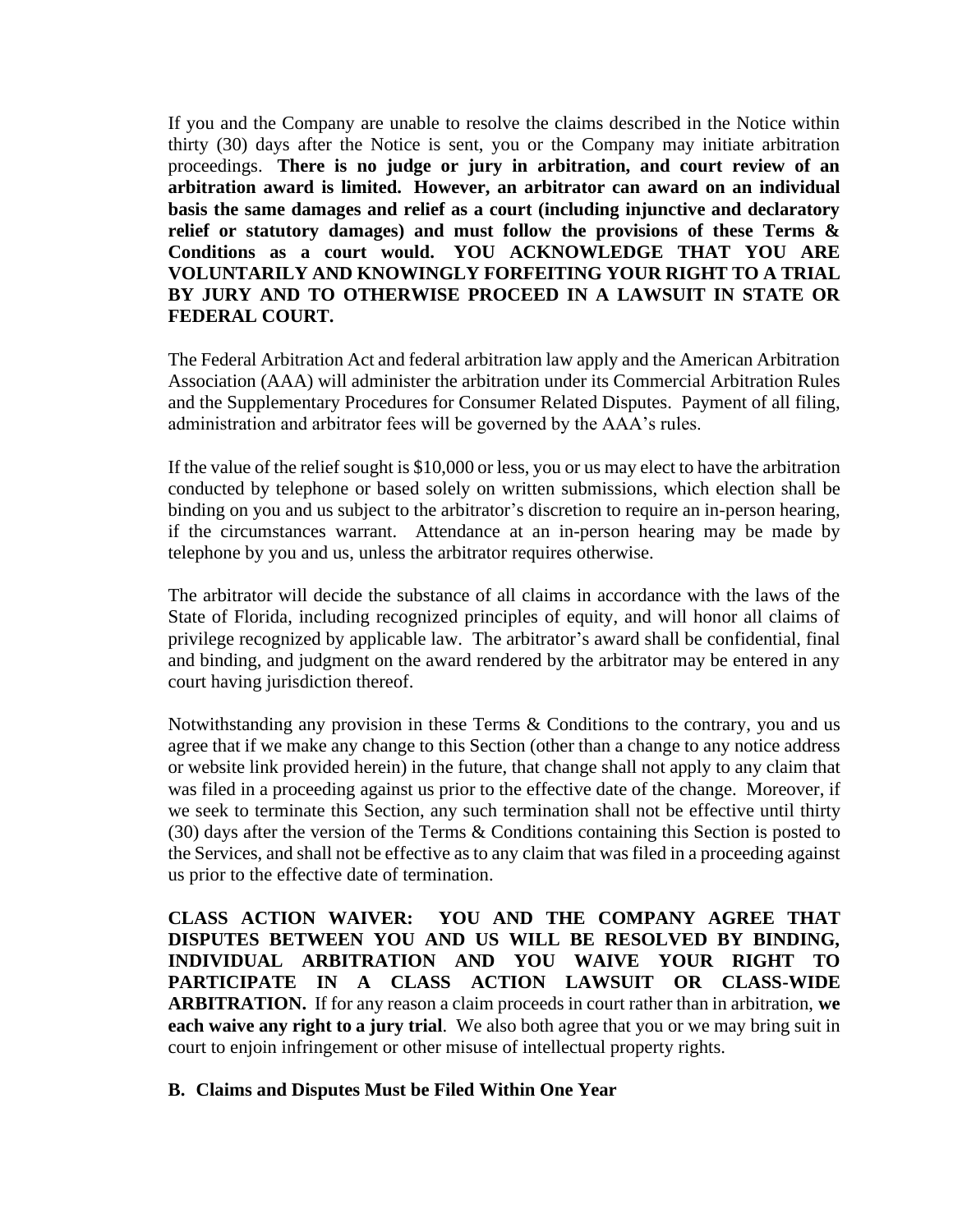To the extent permitted by applicable law, and without limiting the effect of any disclaimer contained herein, any cause of action or claim you may have with respect to your use of the Services must be commenced within one (1) year after the claim or cause of action arises. This section applies to you and your heirs, successors and assigns.

## <span id="page-7-0"></span>**XI. SEVERABILITY**

To the extent that any provision of these Terms & Conditions is deemed to be unlawful, void, or unenforceable, including the binding arbitration clause and class action waiver, such provision shall nonetheless be enforceable to the fullest extent permitted by applicable law, and the unenforceable portion shall be deemed to be severed from these Terms & Conditions. Such determination shall not affect the validity and enforceability of any other remaining provisions.

## <span id="page-7-1"></span>**XII. TERMINATION**

These Terms & Conditions are effective until terminated. We may terminate these Terms & Conditions at any time without notice to you and may deny you access to our Services.

# <span id="page-7-2"></span>**XIII. INDEMNIFICATION**

To the fullest extent permitted by applicable law, and except to the extent arising from our gross negligence or intentional misconduct, you agree to indemnify, defend, and hold harmless us, and our employees, contractors, licensors, service providers, subcontractors, suppliers, interns and employees, from any claim or demand, including reasonable attorneys' fees, made by any third party due to or arising out of your breach of these Terms & Conditions or the documents they incorporate by reference, or your violation of any law or rights of a third party. We reserve the right to assume the exclusive defense and control of any matter otherwise subject to indemnification by you, in which event you shall cooperate with us in asserting any available defenses. You shall not settle any actions or claims on our behalf without our prior written consent.

If you are a California resident or resident of a state with a similar applicable law, you hereby expressly waive California Civil Code section 1542 in connection with the foregoing (or such other similar applicable law in your state), which states: "A general release does not extend to claims that the creditor or releasing party does not know or suspect to exist in his or her favor at the time of executing the release and that, if known by him or her, would have materially affected his or her settlement with the debtor or released party."

# <span id="page-7-3"></span>**XIV. NO THIRD-PARTY BENEFICIARIES**

There are no third-party beneficiaries to the Terms & Conditions. We shall have the right to assign our rights or delegate any of its responsibilities under these Terms & Conditions to an affiliate or in connection with a merger, consolidation, or reorganization for the sale of substantially all of our assets.

# <span id="page-7-4"></span>**XV. CHANGES TO THESE TERMS & CONDITIONS**